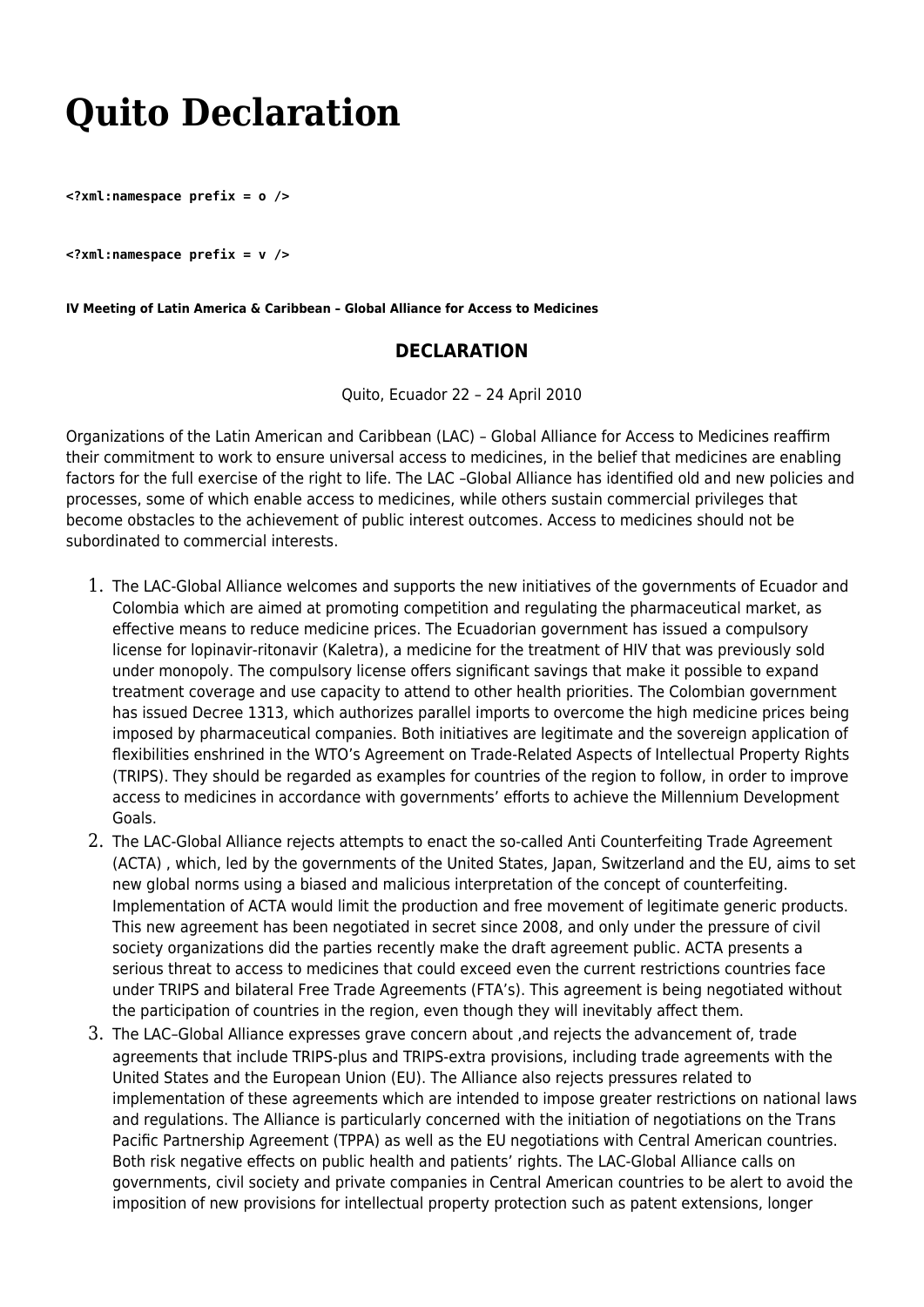periods of data exclusivity, and enforcement measures, that could affect public health and access to medicines. Similarly, the LAC-Global Alliance calls on all governments in the LAC region not to accept any imposition on their national legislation that could further damage the public interest, particularly the right to health.

- 4. The failures of the Expert Working Group on Research and Development Financing established by the World Health Organization (WHO) are evident and unfortunate. This is a step backwards in implementing The Global Strategy and Plan of Action on Public Health Innovation and Intellectual Property. We are disappointed and dismayed with the way that WHO has handled this issue. The LAC-Global Alliance is convinced that mechanisms to encourage innovation that de-link the cost of research and development (R&D) from the final price of products should be explored. Monopoly incentives cannot meet the needs for R&D of medicines, particularly for diseases that primarily affect developing countries. Therefore, we call on civil society organizations and governments to engage in a process aimed at setting international norms and standards for innovation, based on the health needs of the majority of the world's population, including hitherto neglected diseases, to reach a global treaty on biomedical research and development. This should be put on the table for discussion at multilateral agencies such as WHO.
- 5. The LAC-Global Alliance calls on public and private agencies in countries of the region and multilateral agencies to develop initiatives to measure the impact of intellectual property protection on access to medicines, whether this impact is a result of the TRIPS Agreement, or of bilateral / regional and national laws arising from TRIPS, including the protection of clinical trial data. In particular we call upon the governments of the region to improve their procedures on patenting and protection of clinical trial data, in order to avoid granting undue exclusivity. Moreover, we encourage governments to explore initiatives to

avoid any monopoly over medicines that are included in their essential medicines list or formularies.

- 6. The LAC-Global Alliance welcomes regional and sub-regional initiatives that seek new ways to protect, promote and defend the right to health. These should include innovative solutions that commit countries to put their pharmaceutical production and innovation capacity to work for the needs of regional populations, and provide real impetus to a true pro-innovation and development agenda, founded on and responsive to regional needs.
- 7. The Alliance notes that in the case of biotechnological health products, there is pressure on our governments to increase exclusivity and monopoly protection, with controversial regulatory requirements and the extension of intellectual property and data protection regimes that will limit market entry of competing medicines. We recommend governments approach any regulatory or intellectual property-related decisions on this matter with the utmost seriousness and independence, including through the participation of civil society to represent the interests of public health.
- 8. The LAC-Global Alliance urges governments of the region and political forces in its countries to remain vigilant toward attempts to establish new mechanisms that impede access to medicines. At the same time, the LAC-Global Alliance hereby offers its assistance and puts its technical knowledge at the service of relevant stakeholders toward developing initiatives that contribute to improving the health of populations.

Quito, Ecuador 22 – 24 April 2010

Acción Internacional por la Salud (HAI) Latin America and the Caribbean

Acción Internacional por la Salud (HAI) Bolivia

Acción Internacional por la Salud (HAI) Ecuador

Acción Internacional por la Salud (HAI) Peru

Federación Médica de Colombia – OBSERVAMED